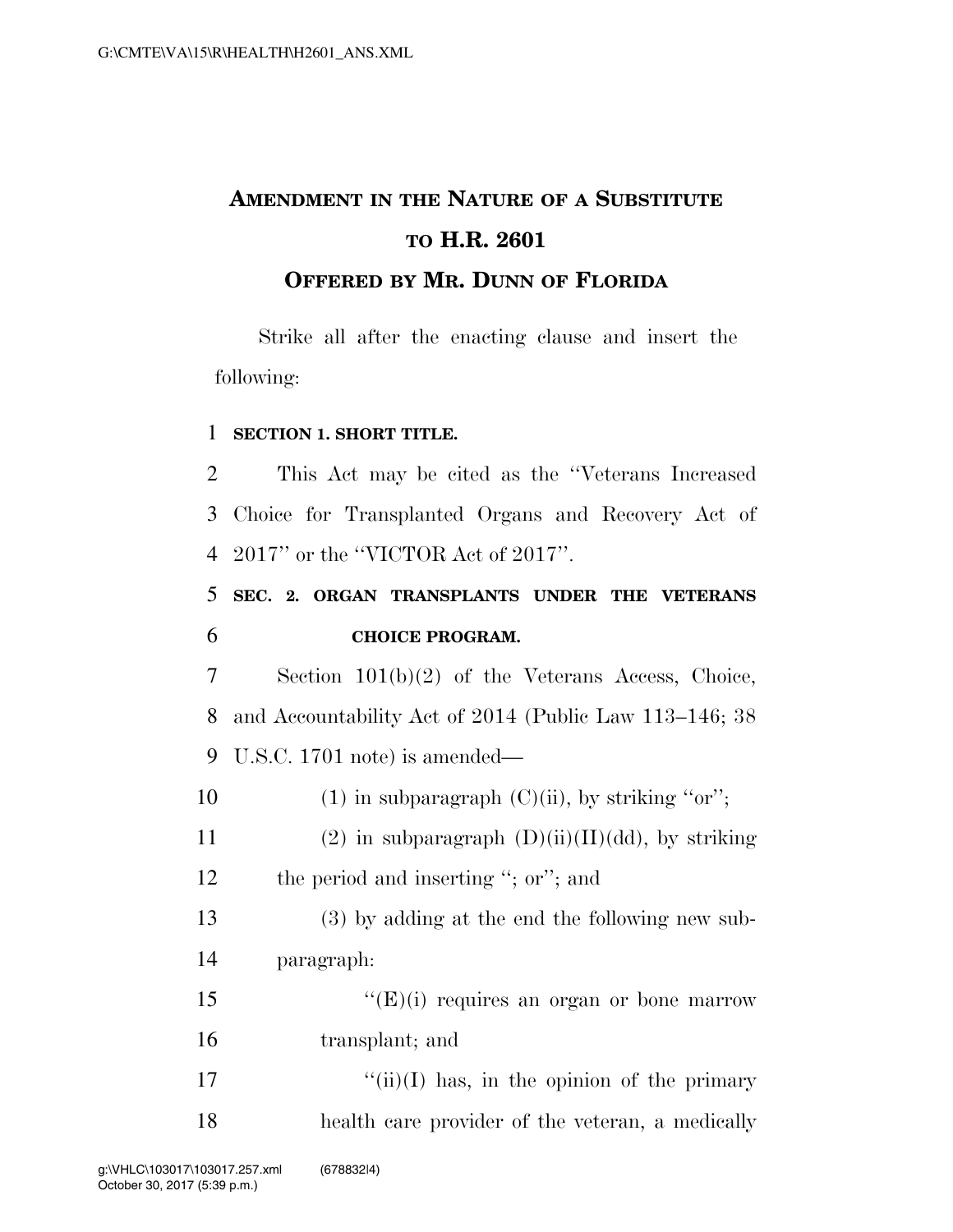| $\mathbf{1}$   | compelling reason to travel outside the region of  |
|----------------|----------------------------------------------------|
| $\overline{2}$ | the Organ Procurement and Transplantation          |
| 3              | Network, established under section 372 of the      |
| $\overline{4}$ | National Organ Transplantation Act (Public         |
| 5              | Law 98-507; 42 U.S.C. 274), in which the vet-      |
| 6              | eran resides to receive such transplant at a       |
| 7              | medical facility of the Department; or             |
| 8              | "(II) faces an unusual or excessive burden         |
| 9              | in receiving such transplant at a medical facility |
| 10             | of the Department, including—                      |
| 11             | "(aa) geographical challenges;                     |
| 12             | "(bb) environmental factors, including             |
| 13             | roads that are not accessible to the general       |
| 14             | public, traffic, or hazardous weather;             |
| 15             | "(cc) a medical condition of the vet-              |
| 16             | eran that affects the ability to travel; or        |
| 17             | "(dd) other factors the Secretary de-              |
| 18             | termines appropriate, including the pref-          |
| 19             | erence of the veteran to receive such trans-       |
| 20             | plant at a non-Department facility.".              |
| 21             | SEC. 3. EFFECTIVE DATE.                            |
| 22             | The amendments made by this Act shall take effect  |
| 23             | on the later of-                                   |
| 24             | $(1)$ October 1, 2018; and                         |